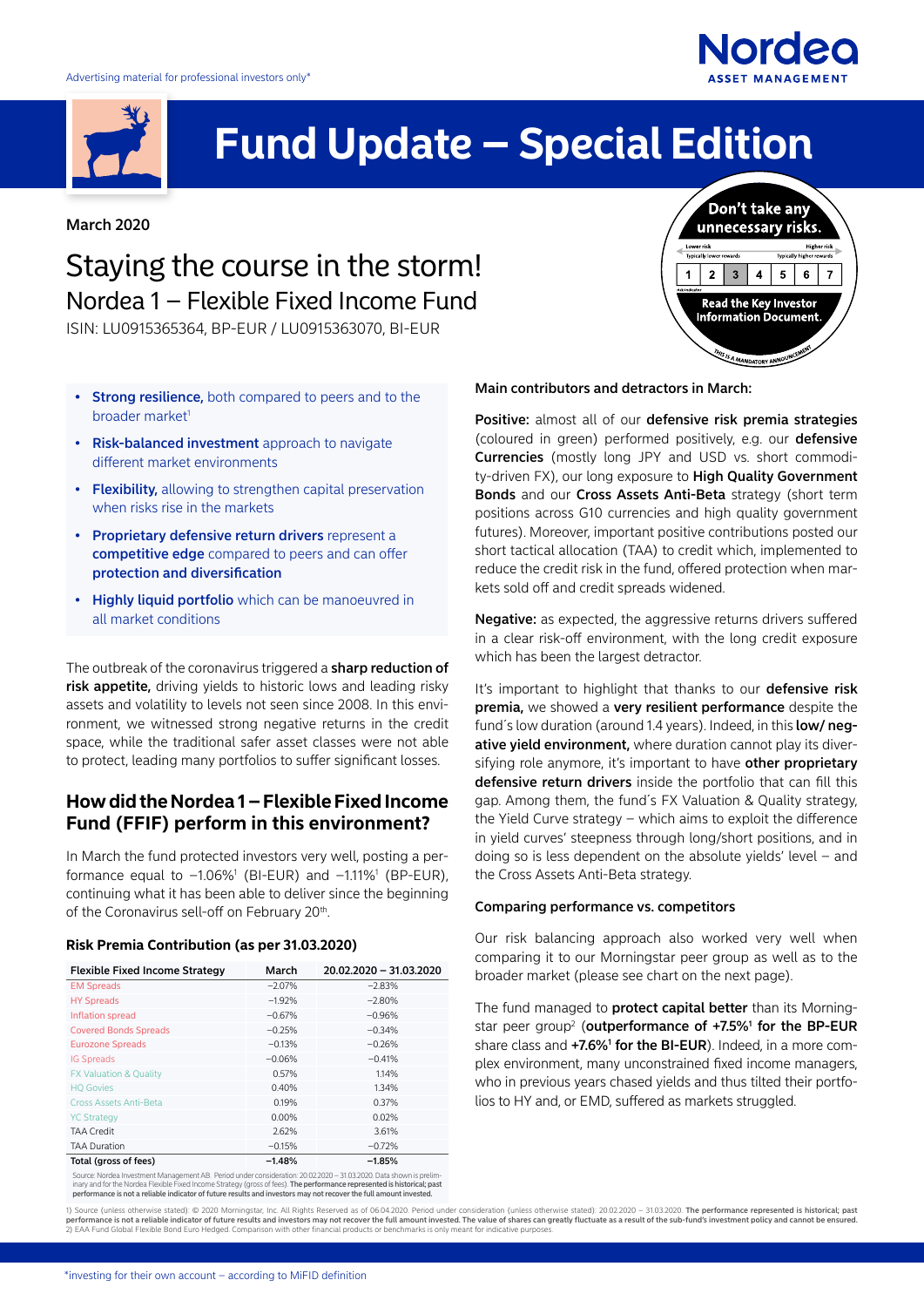#### **Coronavirus Sell-off performances**



Source: © 2020 Morningstar, Inc. All Rights Reserved as at: 06.04.2020. Period under consideration. 20.02.2020<br>– 31.03.2020. Performance shown is for Nordea 1 – Flexible Fixed Income Fund (BP-EUR). **The performance** represented is historical; past performance is not a reliable indicator of future results and investors may not recover the full amount invested. The value of your investment can go up and down, and you could lose some or all of your invested money.

This was not the case for the Nordea 1 – Flexible Fixed Income Fund (FFIF), which consistently remains true to its philosophy of risk balance and does not take excessive risk in the search for yields and thus is less exposed to downside risk in fixed income markets.

Indeed, the fund relies on a risk-balanced investment approach to achieve true diversification. By doing this it logically "lagged" in years like 2017, which was dominated by growth and strong risk appetite. Still, staying true to its philosophy and approach, it managed to navigate much better volatile periods. This resulted in a clear outperformance compared to its Morningstar peers, not only over the last few weeks but also looking at the long term picture (please see below). As such, the FFIF is a top solution in the Fixed Income Multi Asset universe.

#### **Performance relative to peer group3**



31.03.2020. Performance shown is for Nordea 1 - Flexible Fixed Income Fund (BP-EUR) and Nordea Flexible Fixed Income Fund (BI-EUR). The performance represented is historical; past performance is not a reliable indicator of future results and investors may not recover the full amount invested. The value of ur investment can go up and down, and you could lose some or all of your invested mone

### **Why invest now in the Nordea 1 – Flexible Fixed Income?**

We are in an extreme low/negative yield environment and this is likely to persist for longer. This means that duration is much less attractive and cannot provide the diversification benefits investors are desperately seeking. Secondly, the coronavirus outbreak will most likely have a profoundly negative effect on expected defaults, leading to an environment characterized by high volatility.

In this difficult environment for fixed income investors, active risk management and true diversification are keys to protect portfolios against drawdown, without compromising expected returns.

Therefore, we believe there are four good reasons why now is a good time for investors to invest into the Flexible Fixed Income Fund (FFIF) or to top-up already existing positions.

#### 1. FFIF´s alternative defensive return drivers

With duration that, as already demonstrated during the last sell-off, is unable to sufficiently protect, having additional defensive return drivers in the portfolio to achieve diversification has become vital. This is exactly what the FFIF can offer to its investors: the fund employs a diversified set of **proprietary** defensive return drivers which show an attractive asymmetric return behaviour, i.e. protection when needed while still enabling the fund to participate in up-markets, like the fund demonstrated last year!

#### 2. Risk Focused

The FFIF's long term balanced value proposition – amid safe and risky assets  $-$  allowed the portfolio to be significantly more resilient during drawdowns than the ones that, in order to chase return, got too tilted towards EMD or HY, which put investors' capital at risk.

#### 3. Flexibility

The more defensive funds, which performed well when markets sold off, are also now more exposed to market's rebounds and rising yields.

The FFIF's flexible approach allows to adjust the portfolio's exposure to manage downside risk and exploit opportunities, while still keeping the portfolio balanced.

#### 4.Highly liquid portfolio

Markets have experienced liquidity issues in recent weeks and offered a strong reminder for many investors that liquidity is not to be neglected. In sharp contrast, **liquidity has always** been of paramount importance for our Multi Assets Team. The fund does not have any exposure to credit bonds, which were the most affected by liquidity issues, but rather accesses the corporate High Yield and Invest Grade markets through highly liquid plain vanilla derivative instruments. This leads to a portfolio with the required high level of liquidity the Portfolio Management team is looking for to constantly be able to manoeuvre during all market conditions and face redemptions if needed.

3) EAA Fund Global Flexible Bond Euro Hedged. Comparison with other financial products or benchmarks is only meant for indicative purposes.